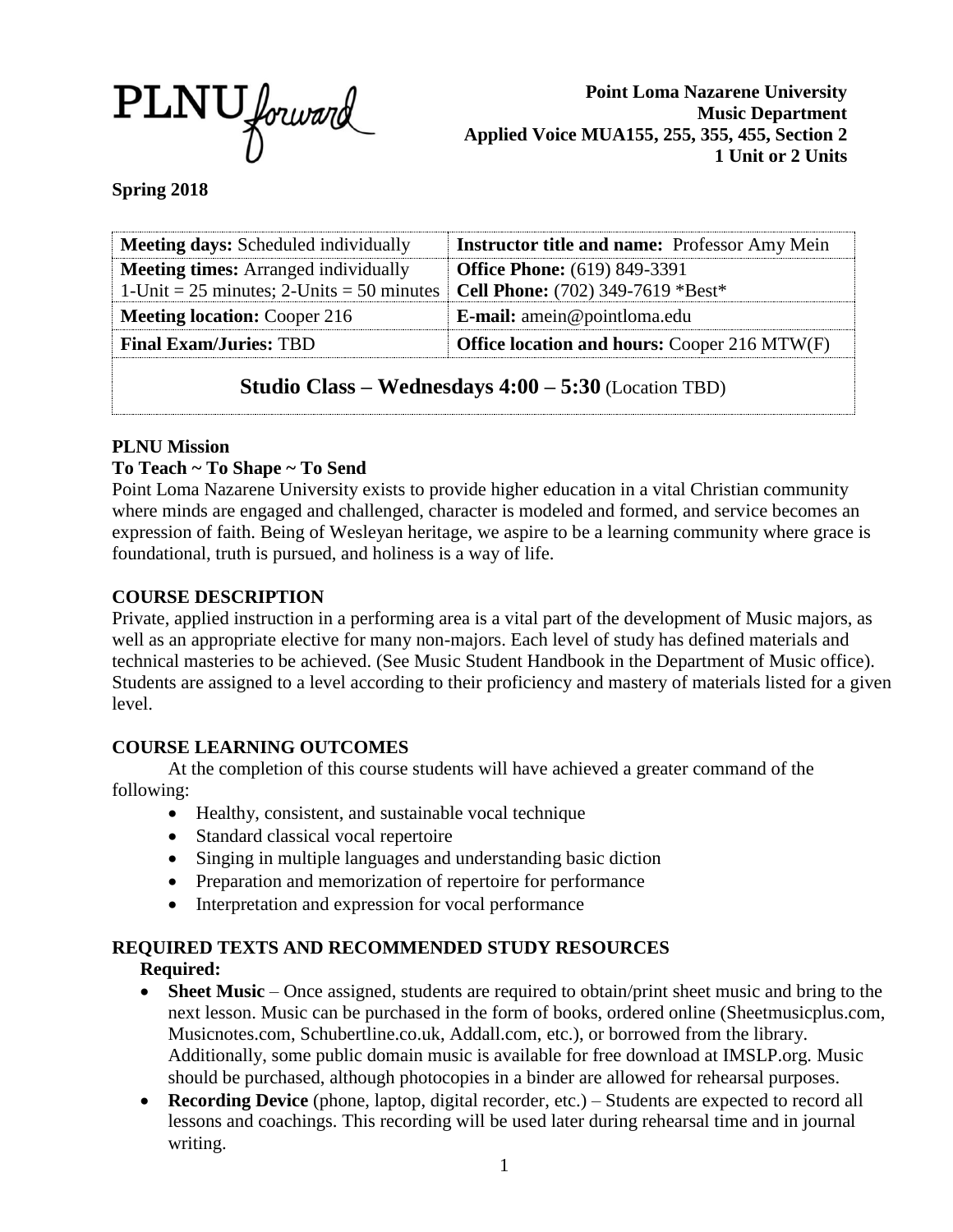**Two - 3 Ring Binders** – Students will use this to organize double-sided sheet music and to keep other related material. One binder is for your personal use and the other is for the pianist or coach.

### **Recommended**:

Devices or Digital Applications for pitch (pitch pipe) and tempi (metronome.)

### **EVALUATION**:

### **Method of Instruction:**

- Guidance and explanation of vocal topics at lessons and studio class.
- Assignment of a variety of songs/arias in multiple languages.
- Homework as an aid to ongoing vocal exploration.
- Exposure to various levels of student, faculty, and professional singers.
- Follow-up on outside rehearsal methods and time.

#### **Grading Procedures:**

| Lesson Involvement                | 40%  |
|-----------------------------------|------|
| <b>Studio Class Participation</b> | 20%  |
| Assignments                       | 20%  |
| Final Performance/Jury            | 20%  |
|                                   | 100% |

### **1. Lesson Involvement:** 40%

Evaluation based prompt and regular attendance, preparedness, and progress.

## **2. Studio Class Participation:** 20%

Students must perform a minimum of four times in studio class. Students are expected to be prompt, participate in classroom discussions, and be attentive, respectful audience members. All music majors and scholarship recipients MUST attend studio class. Lack of participation will result in a 20% reduction in the final grade.

#### **3. Assignments:** 20%

Assignments are completed as specified by instructor and submitted in a timely fashion on Canvas. Assignments will include, but are not limited to a study for each song assigned and IPA transcriptions of foreign languages texts. A personal journal of vocal study is recommended but not required.

#### **4. Final Performance/Jury:** 20%

See final exam policy below regarding requirements for majors and non-majors.

## **Grading scale:**

| А    | 93%-100% |
|------|----------|
| A    | 90%-92%  |
| $B+$ | 87%-89%  |
| B    | 83%-86%  |
| B.   | 80%-82%  |
|      | 77%-79%  |

| C            | 73%-76%       |
|--------------|---------------|
| $\mathsf{C}$ | 70%-72%       |
|              | 67%-69%       |
|              | 63%-66%       |
|              | $60\% - 62\%$ |
| F            | $0\% - 59\%$  |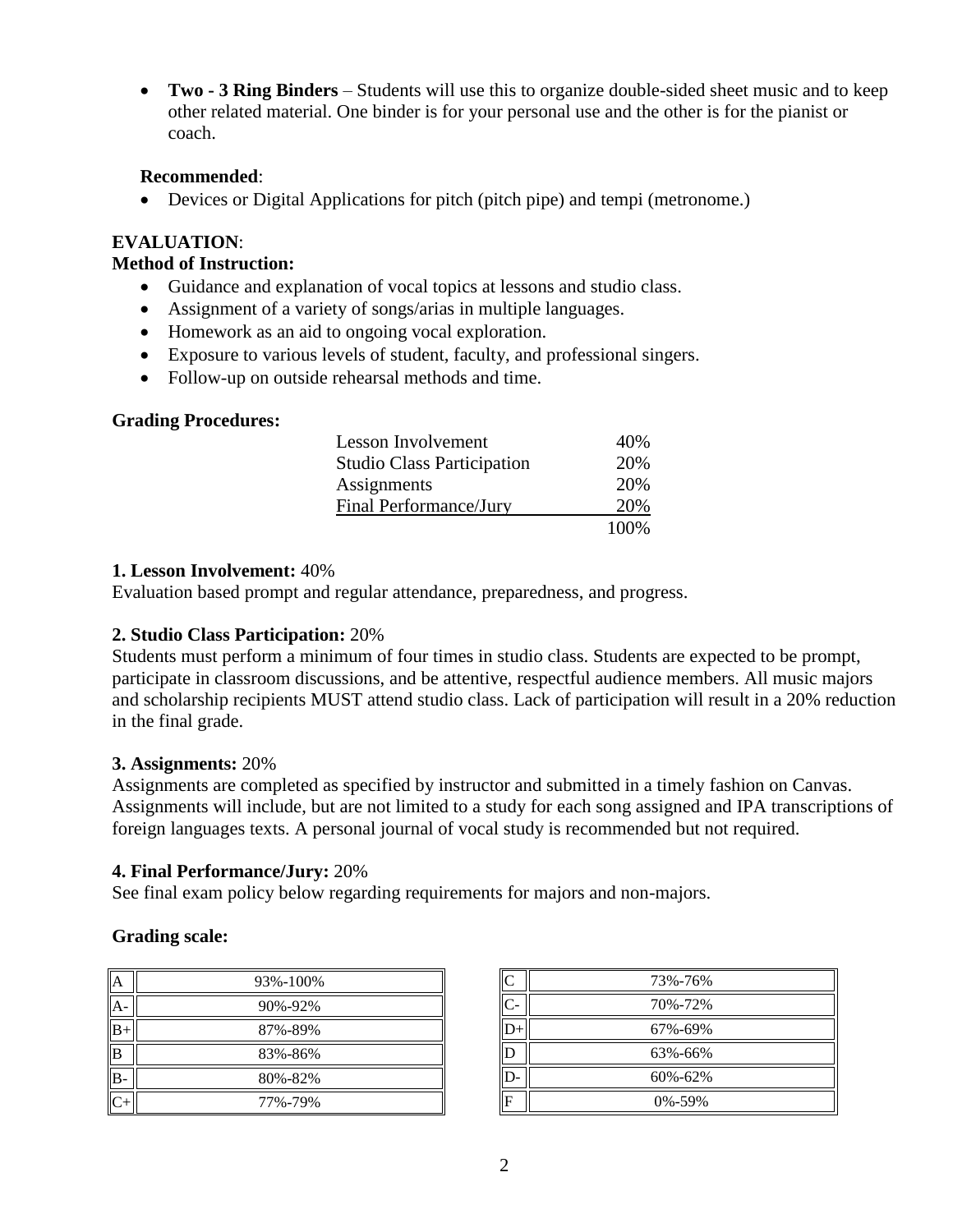**ATTENDANCE POLICY**: Scheduled lessons and studio classes will begin on time. Therefore, students should plan to arrive and enter the voice studio at least five minutes early so that no time is lost. Tardiness may negatively affect the lesson/studio grade. Please walk into the voice studio (do not knock on the door) and have a seat quietly until the lesson start time. One-credit lessons are 25 minutes in length and two-credit lessons are 50 minutes in length. Lessons may go over in length if agreed upon by both instructor and student.

Students are expected to attend all scheduled lessons and studio classes. Students are granted one unexcused absence (to be used for illness, emergencies, etc.) Further absences will only be excused only at the instructor's discretion and if notification is given to the instructor 12 hours before the scheduled start time. Absences beyond the allotted amount will negatively impact the Lesson Involvement and/or Studio Class Participation components of the grade and may result in a failing grade. Whether the absence is excused or not, it is expected that students will notify the instructor by text or email.

**MAKE-UP POLICY**: Unexcused lessons will not be granted a make-up time. Lessons that occur on school holidays will not be made up. Make-up lessons will be given only for excused absences and in the event of instructor cancellation. Make-up lessons due to excused absences are contingent upon instructor and student schedule availability. Professor Mein requests that in the event of an upcoming known absence, students make arrangements to switch lesson times with one another in order to avoid further scheduling accommodations.

**HOMEWORK**: Students are expected to complete weekly practice logs on Canvas. A weekly journal is required – students may choose to use a personal paper journal or they may follow the guided journal questions on Canvas, due Mondays. Further assignments may be given at Professor Mein's discretion.

## **TESTS**:

- Students will be required to perform all repertoire memorized in studio class past spring break.
- A qualifying jury is required for advancement to MUA 355 at the time of the 255 jury. The exam will include the required repertoire, sight-singing, scales, and arpeggios.

**FINAL EXAMINATION POLICY**: All music majors with a voice emphasis and vocal scholarship recipients will be required to perform a jury as their final exam at the end of the semester during finals week. All repertoire performed on a jury must be newly presented by the student without having been presented on a previous jury. Additionally, the opening jury piece chosen by the student must not have been the sole piece performed that semester on a departmental recital.

Juries are conducted during finals week. Further details of dates and times will be given in studio class.

All other students will perform a "mock jury" on the final scheduled studio class as their final exam.

**EXTRA CREDIT PROJECTS:** Vocal concert reports may be granted as extra credit opportunities if agreed upon by the instructor prior to the performance date.

**CELL PHONE USE**: Phones may be used as recording devices in private lessons. Out of respect for the musical rehearsals and performances of students in studio class, mobile devices are to be silenced and used only for self-recording for personal use.

**INSTRUCTOR AVAILABLITIY:** Office hours will be posted on the studio door (C216) and published electronically once the final schedule has been determined. Students may text, e-mail, or verbally request a private conference with Professor Mein.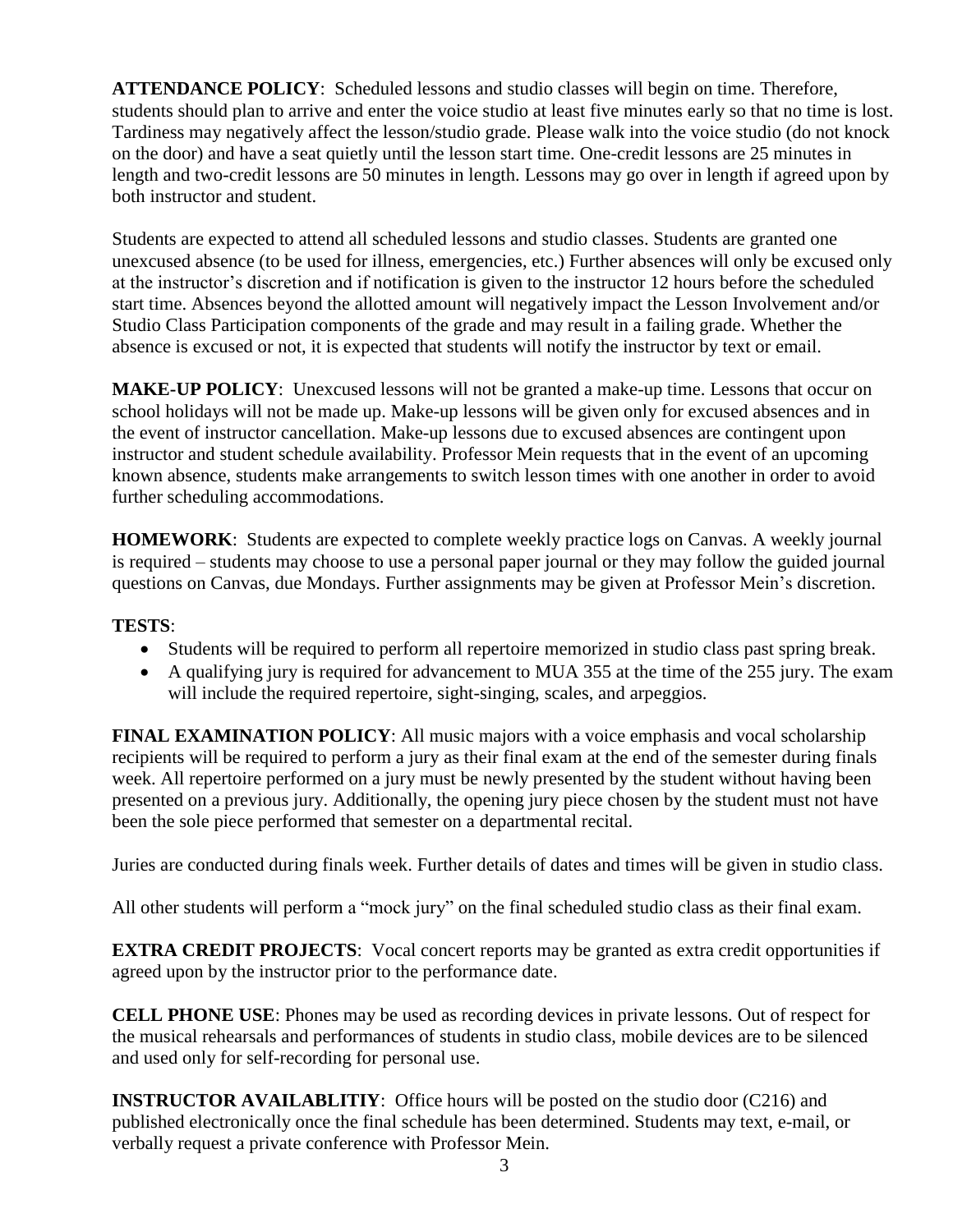**SPIRITUAL GOALS:** PLNU strives to be a place where you grow as whole persons. To this end we provide resources for our graduate students to encounter God and grow in their Christian faith. At the Mission Valley campus, we have an onsite chaplain, Rev. Nancy Pitts who is available during class break times across the week. If students have questions, a desire to meet with Rev Pitts or prayer requests you can contact her directly at gradchaplainmissionvalley@pointloma.edu. In addition there are resources for your Christian faith journey available

at http://www.pointloma.edu/experience/faith/graduate-student-spiritual-life

# **PLNU COPYRIGHT POLICY**

Point Loma Nazarene University, as a non-profit educational institution, is entitled by law to use materials protected by the US Copyright Act for classroom education. Any use of those materials outside the class may violate the law.

# **PLNU ACADEMIC HONESTY POLICY**

Students should demonstrate academic honesty by doing original work and by giving appropriate credit to the ideas of others. Academic dishonesty is the act of presenting information, ideas, and/or concepts as one's own when in reality they are the results of another person's creativity and effort. A faculty member who believes a situation involving academic dishonesty has been detected may assign a failing grade for that assignment or examination, or, depending on the seriousness of the offense, for the course. Faculty should follow and students may appeal using the procedure in the university Catalog. See Academic Policies in the Graduate and Professional Studies Catalog for definitions of kinds of academic dishonesty and for further policy information.

# **PLNU ACADEMIC ACCOMMODATIONS POLICY**

If you have a diagnosed disability, please contact Jean Moncada in the Center for Student Success (CSS) within the first two weeks of class to demonstrate need and to register for accommodation by phone at (619) 563-2849 or by e-mail at jmoncada@pointloma.edu. Ask your academic advisor or program director for any additional accommodation information.

## **PLNU ATTENDANCE AND PARTICIPATION POLICY**

Regular and punctual attendance at all classes is considered essential to optimum academic achievement. If the student is absent from more than 10 percent of class meetings, the faculty member can file a written report which may result in de-enrollment. If the absences exceed 20 percent, the student may be de-enrolled without notice until the university drop date or, after that date, receive the appropriate grade for their work and participation. See Academic Policies in the Graduate and Professional Studies Catalog for additional detail.

## **ADDITIONAL STUDIO GUIDELINES:**

**REPERTOIRE:** The repertoire will be predominantly classical and will include multiple languages. The individual requirements are as follows:

- Non-music major, 1-unit: 4-5 songs
- Non-music major, 2-units: 6 songs
- B.A. Music, lessons as an elective, 1-unit: 4 songs
- B.A. Music, voice emphasis, 1-unit: 4 in first year, 5-7 in subsequent years
- B.A. Music, lessons as an elective, 2-units: 6 songs
- B.A. Music, voice emphasis (M.E. and Ministry), 2-units: 6-8 songs
- B.M. Vocal performance majors, 2-units: 6-8 songs